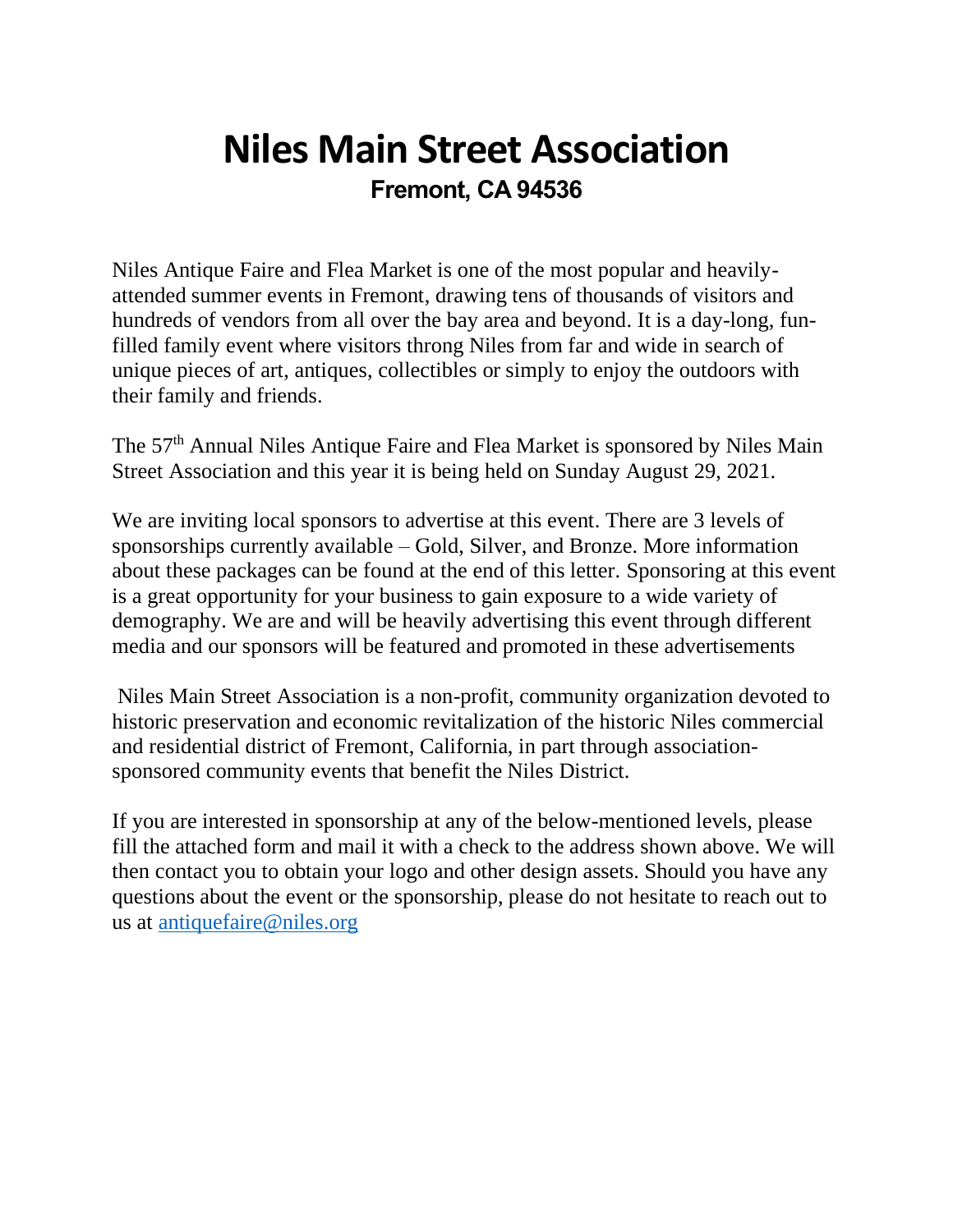|                                   | <b>GOLD</b> | <b>SILVER</b>   | <b>BRONZE</b>     |
|-----------------------------------|-------------|-----------------|-------------------|
| <b>Package Price</b>              | \$1,000     | \$500           | \$150             |
| Banners at the event              |             |                 |                   |
| <b>Booth Space</b>                |             |                 |                   |
| Names on back of Volunteer Shirts | Large       | Med             | <b>Small</b>      |
| Names on back of paper maps       |             |                 |                   |
| (distributed day of the event)    |             |                 |                   |
| Link on Website                   | Large Logo  | <b>Med Logo</b> | <b>Small Logo</b> |
| Mention in newsletter/social      |             |                 |                   |
| media                             |             |                 |                   |

Niles Main Street Association PO Box 2038, Fremont, CA 94536 [www.niles.org](http://www.niles.org/) | [info@niles.org](mailto:niles.org) *Tax Id: 94-3239551*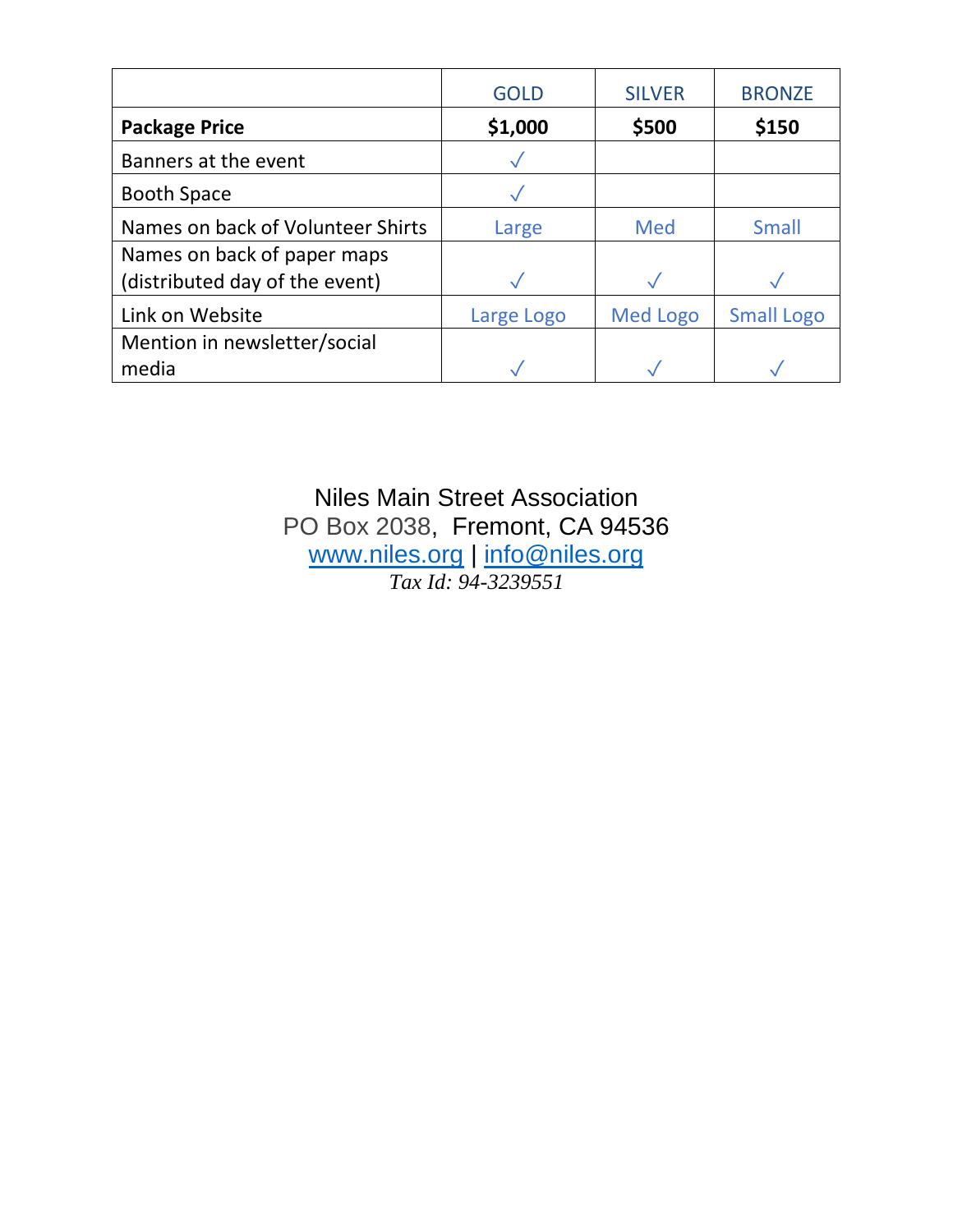| Business Name: ____________________________.                                                                          |                        |               |
|-----------------------------------------------------------------------------------------------------------------------|------------------------|---------------|
|                                                                                                                       | <b>Business Phone:</b> |               |
| <b>Business Address:</b>                                                                                              |                        |               |
| <u> 1989 - Johann Stoff, deutscher Stoff, der Stoff, der Stoff, der Stoff, der Stoff, der Stoff, der Stoff, der S</u> |                        |               |
| Brief description about your business:                                                                                |                        |               |
|                                                                                                                       |                        |               |
|                                                                                                                       |                        |               |
| Links to Business's social media accounts:                                                                            |                        |               |
|                                                                                                                       |                        |               |
|                                                                                                                       |                        |               |
| Sponsorship Level (circle one): Gold                                                                                  | Silver                 | <b>Bronze</b> |

## **How to submit form and pay**

- a. Fill the paper form and mail it along with a paper check
- b. Fill the paper form, scan it, and email it to [antiquefaire@niles.org.](mailto:antiquefaire@niles.org) Pay online via Paypal using this link - [Pay via Paypal.](https://paypal.me/NMSANiles?locale.x=en_US) This is the fastest mode of payment. The earlier we receive your form, the more we can advertise your business